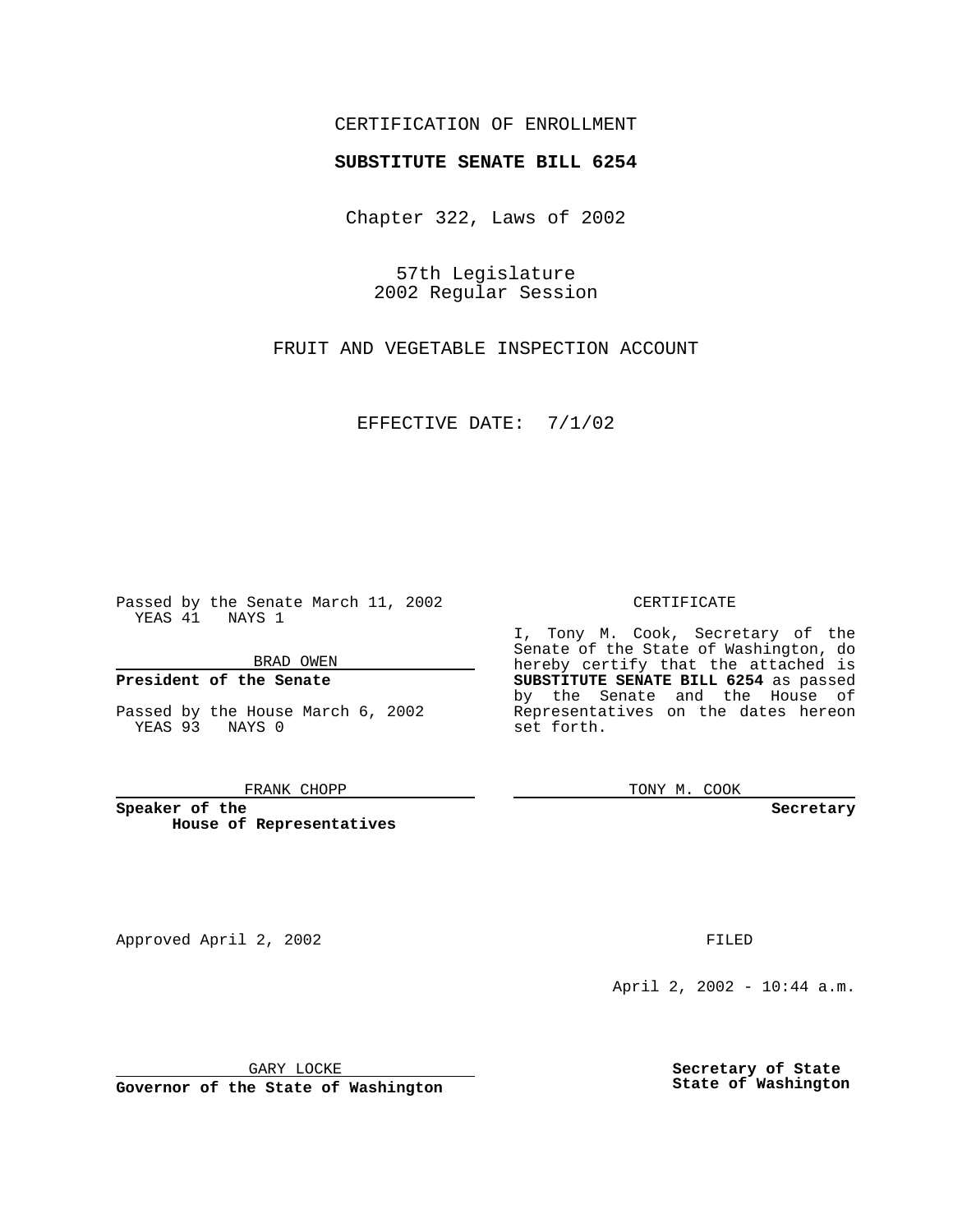# **SUBSTITUTE SENATE BILL 6254** \_\_\_\_\_\_\_\_\_\_\_\_\_\_\_\_\_\_\_\_\_\_\_\_\_\_\_\_\_\_\_\_\_\_\_\_\_\_\_\_\_\_\_\_\_\_\_

\_\_\_\_\_\_\_\_\_\_\_\_\_\_\_\_\_\_\_\_\_\_\_\_\_\_\_\_\_\_\_\_\_\_\_\_\_\_\_\_\_\_\_\_\_\_\_

AS AMENDED BY THE HOUSE

Passed Legislature - 2002 Regular Session

## **State of Washington 57th Legislature 2002 Regular Session**

**By** Senate Committee on Agriculture & International Trade (originally sponsored by Senators Rasmussen, Swecker, Shin and Spanel; by request of Department of Agriculture)

READ FIRST TIME 02/08/2002.

 AN ACT Relating to the fruit and vegetable inspection account; amending RCW 15.17.230, 15.17.240, and 15.17.243; reenacting and amending RCW 43.79A.040; creating new sections; repealing RCW 15.17.245; and providing an effective date.

5 BE IT ENACTED BY THE LEGISLATURE OF THE STATE OF WASHINGTON:

6 **Sec. 1.** RCW 15.17.230 and 1998 c 154 s 15 are each amended to read 7 as follows:

 For the purpose of this chapter the state shall be divided into not 9 less than (( $t$ hree)) two fruit and vegetable inspection districts (( $t$ o which the director may assign a district manager who shall supervise 11 and administer regulatory and inspection affairs of the districts)). The director, by rule, shall establish the boundaries of the districts and may adjust the boundaries for purposes of efficiency and economy.

14 **Sec. 2.** RCW 15.17.240 and 1998 c 154 s 16 are each amended to read 15 as follows:

16 (1) ((The district managers shall collect the fees provided for 17 under this chapter and deposit them in the fruit and vegetable district 18 fund in any bank in the district approved for the deposit of state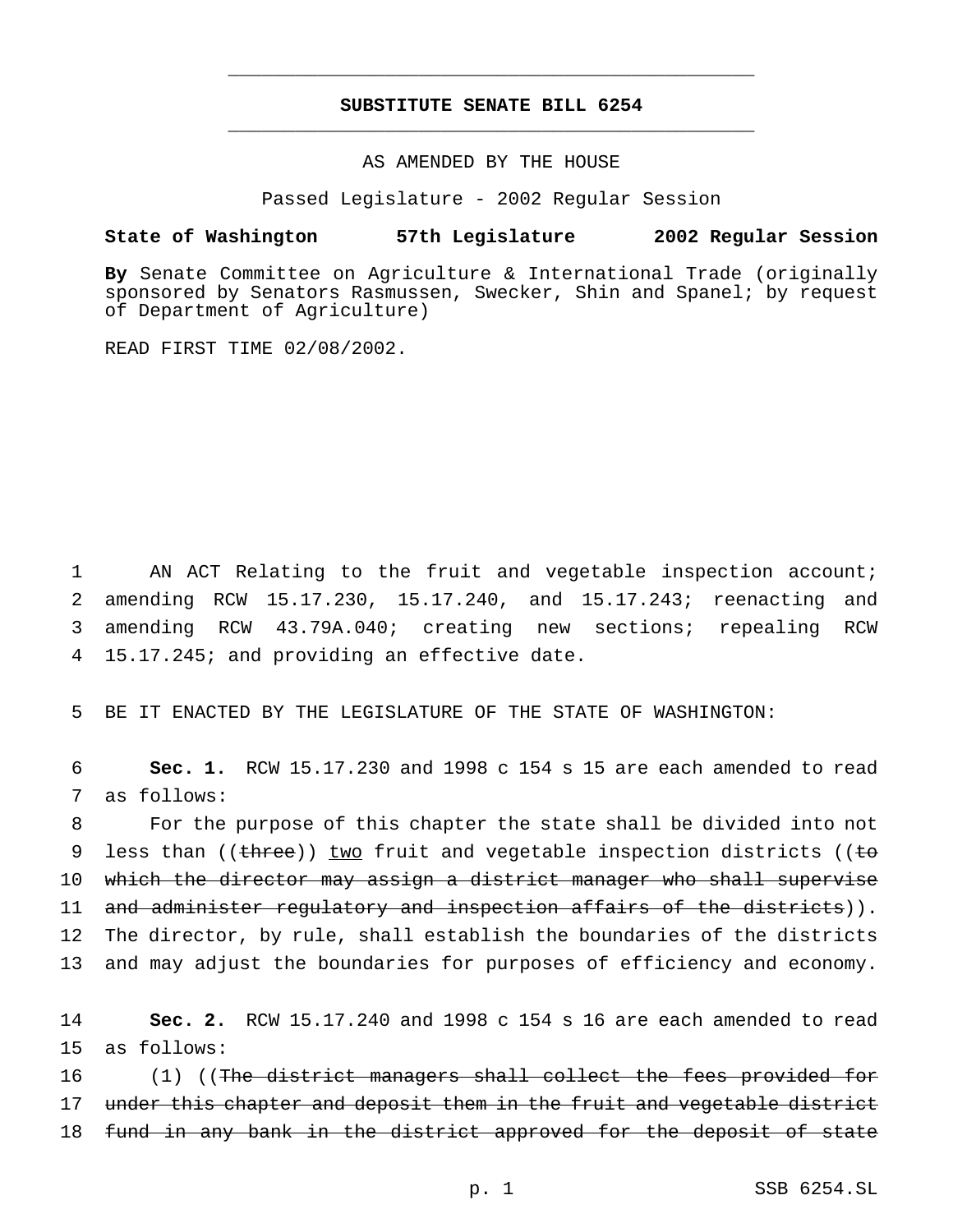1 funds. The fees shall be used to carry out the provisions of this chapter and no appropriation is required for disbursement from the fund. District managers shall approve payments from the fruit and vegetable inspection district funds to the fruit and vegetable inspection trust account in accordance with RCW 15.17.245. On a monthly basis, each district manager shall provide to the director a detailed account of the receipts and disbursements for the preceding 8 month.

9 (2) Assessments and other fees approved by the director or 10 authorized by law and collected by the district managers shall be 11 deposited in the fruit and vegetable inspection district funds and 12 distributed to the appropriate fund or agency.)) The fruit and 13 vegetable inspection account is created in the custody of the state 14 treasurer. All fees collected under this chapter must be deposited 15 into the account. The director may authorize expenditures from the 16 account solely for the implementation and enforcement of this chapter 17 and any other expenditures authorized by statute or session law and 18 applying specifically to the account. The account is subject to 19 allotment procedures under chapter 43.88 RCW, but an appropriation is 20 not required for expenditures.

21 The director shall establish and maintain an account within the 22 fruit and vegetable inspection account for each district established 23 under RCW 15.17.230.

24 (2) By August 1, 2004, and by August 1st of each even-numbered year 25 thereafter, the director shall review the balance of each of the 26 district accounts in the fruit and vegetable inspection account at the 27 end of the previous fiscal year. If the balance in the district 28 account exceeds the sum of the following: An amount equal to the total 29 expenditures of the district served by that account for the last six 30 months of that previous fiscal year; any budgeted capital expenditures 31 from the account for the current fiscal year; and six hundred thousand 32 dollars, the director shall temporarily and equally, on a percentage 33 basis, reduce each of the fees accruing to the district account until 34 such time that the district account has a balance equal to the amount 35 of the total expenditures from the account for the last seven months of 36 the previous fiscal year, at which time the fees shall be returned to 37 the amounts before the temporary reduction. In making the reductions, 38 the director shall attempt to reduce fees for a twelve-month period so 39 as to apply the reductions to as many of the persons who annually pay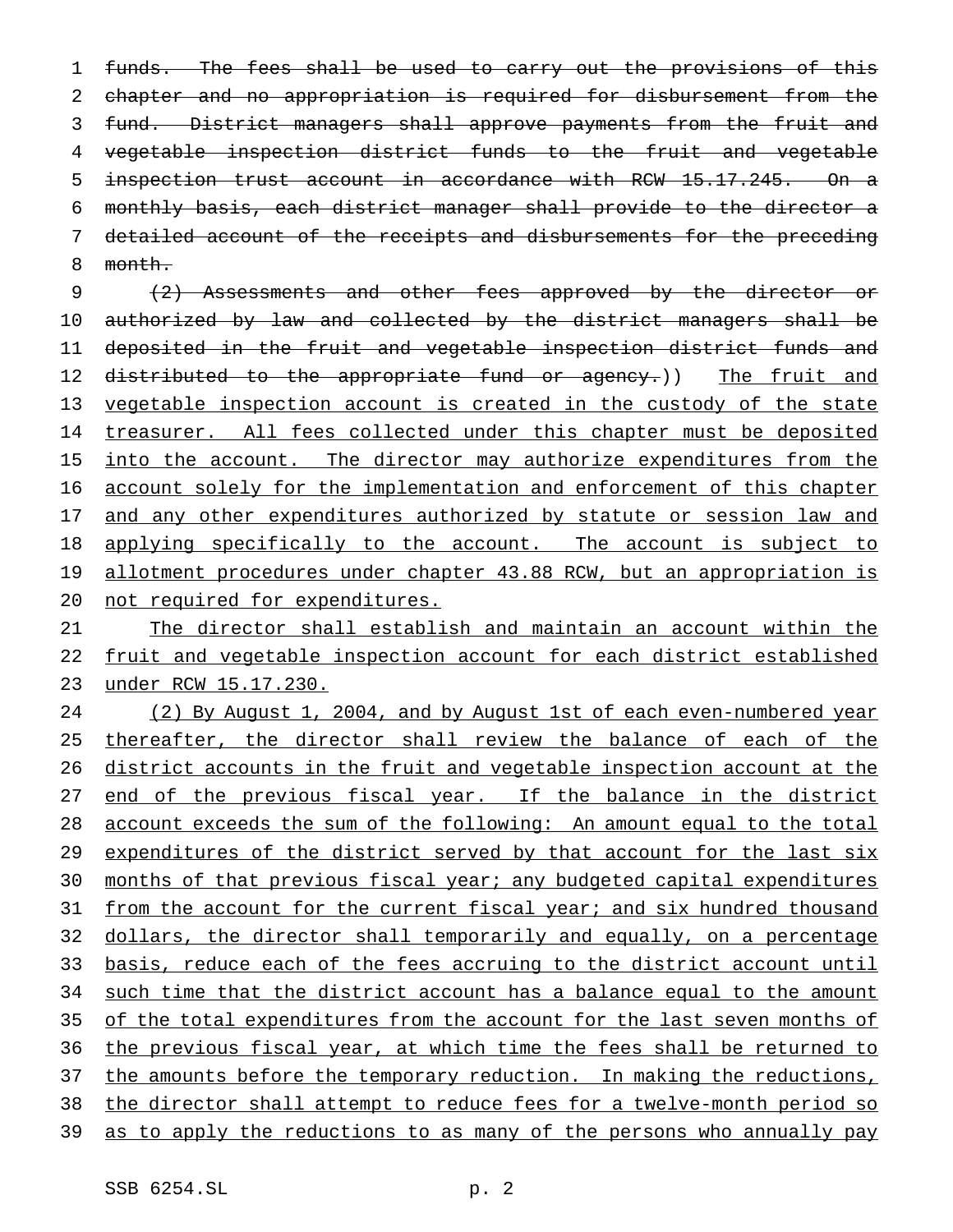1 fees for services provided by the district. The temporary fee reductions shall be initially provided through the adoption of 3 emergency rules. The emergency and subsequent rules temporarily 4 reducing the fees are exempt from the requirements of RCW 34.05.310 and chapter 19.85 RCW. These fees shall be reinstated through the expiration of the rules temporarily reducing them and the authority to 7 reinstate them is hereby granted.

 NEW SECTION. **Sec. 3.** (1) Except as provided in subsection (2) of this section, any residual balance in any fruit and vegetable district fund on the effective date of this act shall be transferred to the fruit and vegetable inspection account established in RCW 15.17.240. Any such residual balance in the district fund for district number 2, as the district is constituted by rule on January 1, 2002, shall be transferred to the district account for the district containing Yakima county. Any such residual balance in the district fund for any other district shall be transferred to the district account for the district not containing Yakima county. Any residual balance in the fruit and vegetable inspection trust account on the effective date of this act shall be transferred to the fruit and vegetable inspection account established in RCW 15.17.240 and shall be equally distributed among the district accounts.

 (2) The director shall review the residual balance of each of the district funds transferred to the fruit and vegetable inspection account under subsection (1) of this section.

 (a) Except as provided in (b) of this subsection, if such a residual balance in the district fund exceeds an amount equal to the total of the expenditures of the district served by that fund for the last six months of fiscal year 2002, the director of agriculture shall temporarily reduce each of the inspection fees adopted by rule that are collected for inspection services conducted in the area served by the district as it is constituted on January 1, 2002, and shall use such excess amount to provide the fee reductions. The fees shall be temporarily reduced by twelve and one-half percent for that area until the excess amount remaining is equal to an average one month's expenditures from the district fund during the six months ending June 30, 2002, at which time the fees charged shall return to the level of the fees adopted by rule. The amount equal to the average one month's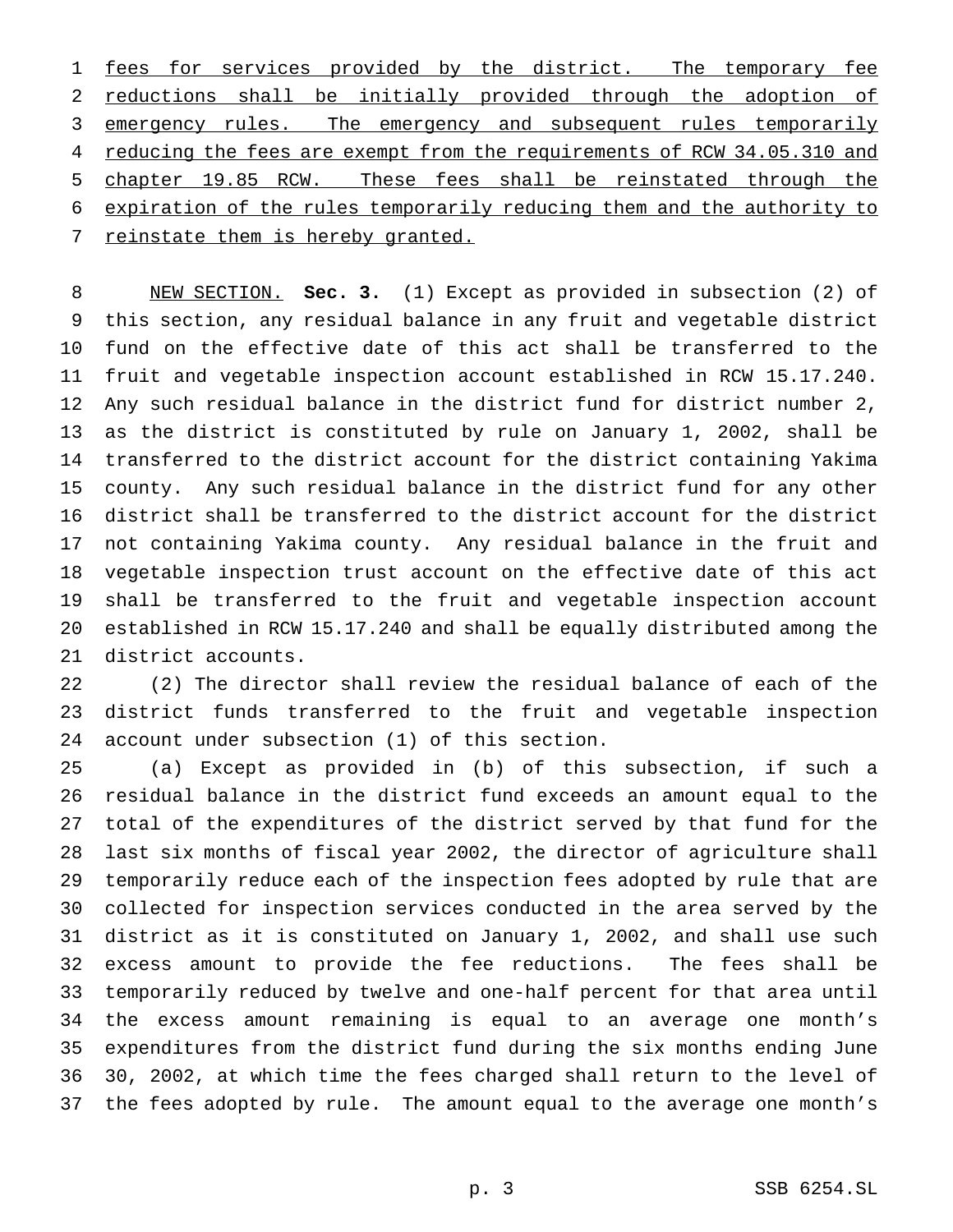expenditures shall be deposited in the district account to which other portions of the residual balance from the district fund were deposited. (b) A portion of the amount transferred to the account from the district fund from district number three, as the district is constituted by rule on January 1, 2002, shall be used exclusively to reduce the fees charged for inspection services in the area served by the district as the district is constituted by rule on January 1, 2002. The fees shall be temporarily reduced by nine and one-half percent for that area for a period of twelve months at which time the fees charged shall return to the level of the fees adopted by rule.

 **Sec. 4.** RCW 15.17.243 and 2001 c 92 s 1 are each amended to read as follows:

 The district manager for district two as defined in WAC 16-458-075 is authorized to transfer two hundred thousand dollars from the fruit and vegetable district fund to the plant pest account within the agricultural local fund. The amount transferred is to be derived from fees collected for state inspections of tree fruits and is to be used solely for activities related to the control of Rhagoletis pomonella in district two. The transfer of funds shall occur by June 1, 1997. On June 30, 2003, any unexpended portion of the two hundred thousand 21 dollars shall be ((returned)) transferred to the fruit and vegetable 22 ((district fund)) inspection account and deposited in the district account for the district that includes Yakima county.

 **Sec. 5.** RCW 43.79A.040 and 2001 c 201 s 4 and 2001 c 184 s 4 are each reenacted and amended to read as follows:

 (1) Money in the treasurer's trust fund may be deposited, invested, and reinvested by the state treasurer in accordance with RCW 43.84.080 in the same manner and to the same extent as if the money were in the state treasury.

 (2) All income received from investment of the treasurer's trust fund shall be set aside in an account in the treasury trust fund to be known as the investment income account.

 (3) The investment income account may be utilized for the payment of purchased banking services on behalf of treasurer's trust funds including, but not limited to, depository, safekeeping, and disbursement functions for the state treasurer or affected state agencies. The investment income account is subject in all respects to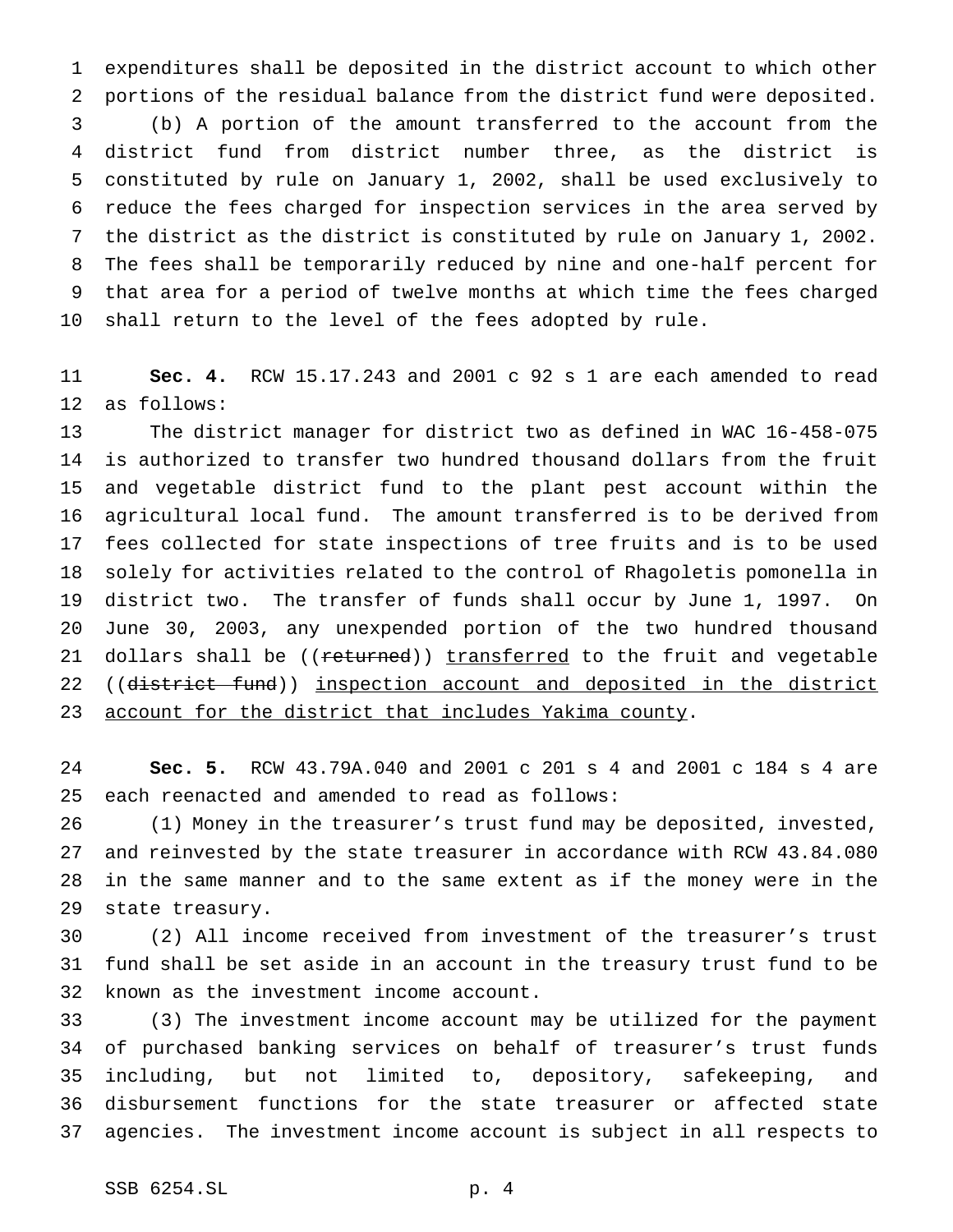chapter 43.88 RCW, but no appropriation is required for payments to financial institutions. Payments shall occur prior to distribution of earnings set forth in subsection (4) of this section.

 (4)(a) Monthly, the state treasurer shall distribute the earnings credited to the investment income account to the state general fund except under (b) and (c) of this subsection.

 (b) The following accounts and funds shall receive their proportionate share of earnings based upon each account's or fund's average daily balance for the period: The college savings program account, the Washington advanced college tuition payment program account, the agricultural local fund, the American Indian scholarship endowment fund, the basic health plan self-insurance reserve account, the Washington international exchange scholarship endowment fund, the developmental disabilities endowment trust fund, the energy account, 15 the fair fund, the fruit and vegetable inspection account, the game farm alternative account, the grain inspection revolving fund, the juvenile accountability incentive account, the rural rehabilitation account, the stadium and exhibition center account, the youth athletic facility account, the self-insurance revolving fund, the sulfur dioxide abatement account, and the children's trust fund. However, the earnings to be distributed shall first be reduced by the allocation to the state treasurer's service fund pursuant to RCW 43.08.190.

 (c) The following accounts and funds shall receive eighty percent of their proportionate share of earnings based upon each account's or fund's average daily balance for the period: The advanced right of way revolving fund, the advanced environmental mitigation revolving account, the city and county advance right-of-way revolving fund, the federal narcotics asset forfeitures account, the high occupancy vehicle account, the local rail service assistance account, and the miscellaneous transportation programs account.

 (5) In conformance with Article II, section 37 of the state Constitution, no trust accounts or funds shall be allocated earnings without the specific affirmative directive of this section.

 NEW SECTION. **Sec. 6.** If fruit and vegetable inspection districts that existed on January 1, 2002, under RCW 15.17.230 are consolidated or otherwise altered during 2002, the consolidation or alternation must not result in a reduction of inspection services or the availability or